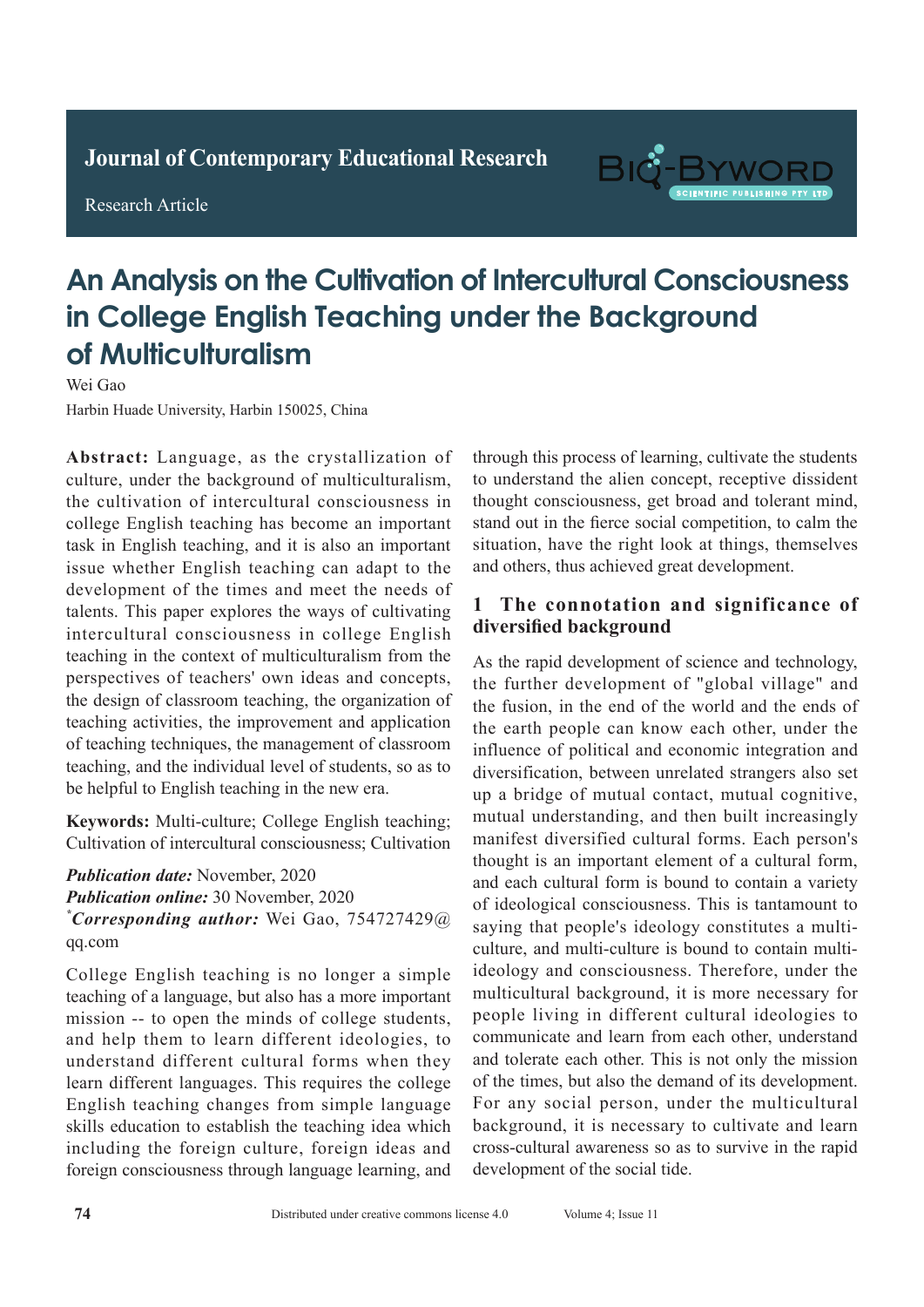Multiculturalism means the diversity of ideology, and the diversity of ideology means the development and change of communication and exchange, means the choice of acceptance and rejection, and more importantly, even means the survival, development or extinction. In the context of multiculturalism, more understanding of one idea and more acceptance of one culture means more development, while the opposite means stagnation, degradation and even extinction. College students that means the hope of the country and the future of the nation, in another word, the diversity of their thoughts and consciousness is related to the development of the country and the progress of the nation. Therefore, under the multi-cultural background, the intercultural consciousness training of college English teaching shoulders the important mission of cultivating talents for the country.

## **2 An analysis of the approaches to the cultivation of college English intercultural consciousness under the multicultural background**

First of all, teachers should change their English teaching ideas and skills. Language is the crystallization of culture and the externalization of thought. Thus, it can be seen that the English language itself contains the national culture and national consciousness of the English-speaking countries. Therefore, College English teaching should break through the inherent idea of focusing solely on language skills teaching. On the one hand, from focus on language skills teaching to developing language skills based, pay attention to the analysis contained in the language of cultural ideas and cultural consciousness, through the cultivation of cross-cultural awareness and teaching, expand the category of English teaching, English teaching efficiency; On the other hand, the teaching need to focus on analyzing the differences between Chinese and Western culture, thoughts and consciousness from the perspective of language, so as to attract students' attention, stimulate students' enthusiasm for exploring English, and cultivate students' intercultural consciousness in the comparison and study of differences. In other words, intercultural consciousness should be cultivated from the perspective of language learning skills, such as "who are you?" "How old are you?" "Where are you from?"

, and so on, in this kind of the most commonly used sentence, you can see English culture which is very emphasizes the crux of the problem, do not attach great importance to "you" ——what is the status, whether need to give respectful name to show the respect and friendship, and so on, by this can also be guessed to the English-speaking countries that the relationship of the relatively independent among the persons, they emphasizes clear and accurate on language, rather than the subtle relations; The Chinese version of "who are you?" will be used in many different ways, depending on the identity of the person asking, the tone and wording of the question will vary, such as "Who are you (您是谁)? " "Who's that(您是哪位)?" "Who is the divine ( 你是何 方神圣 )?" "Who is the dignitaries( 您是哪里的贵  $\bigwedge$ )?" "Who — you( 你谁啊)?" "What are you (你 是什么东西)?" or other sayings such as " Where are come from?" "Where is your home?" "Where do you come from? Each kind of questioning reflects the psychological characteristics of the interrogator, and reflects the relationship and implication between them. By comparing the expressions of the usage habits of Chinese and English, it can be found that the emphasis of question in Chinese is after the person, while that in English is at the beginning of the sentence. The difference of cultural consciousness can also be found in these simple sentences. Chinese attaches importance to etiquette, the speaker also attaches importance to respect the other side to show their own self-restraint, or through the address to show their own position, so to start with the salutation or special name, and then ask; While English emphasizes and attaches great importance to solving problems, the speaker is accustomed to deal with the matter as it is, nothing else, so they usually first throw out their own questions, and then to take care of each other, and to communicate.

From the above, it is easy to understand the differences of people's inner consciousness, thoughts, concepts and other consciousness hidden in different cultural contexts. Chinese people "attach great importance to courtesy". They attach great importance to their own image when dealing with people, and also to their self-image established in the eyes of others. They attach great importance to managing the relationship with people before dealing with affairs. Once the order is reversed, it is a sign of dissatisfaction, such as "Who ah, you!" "Where!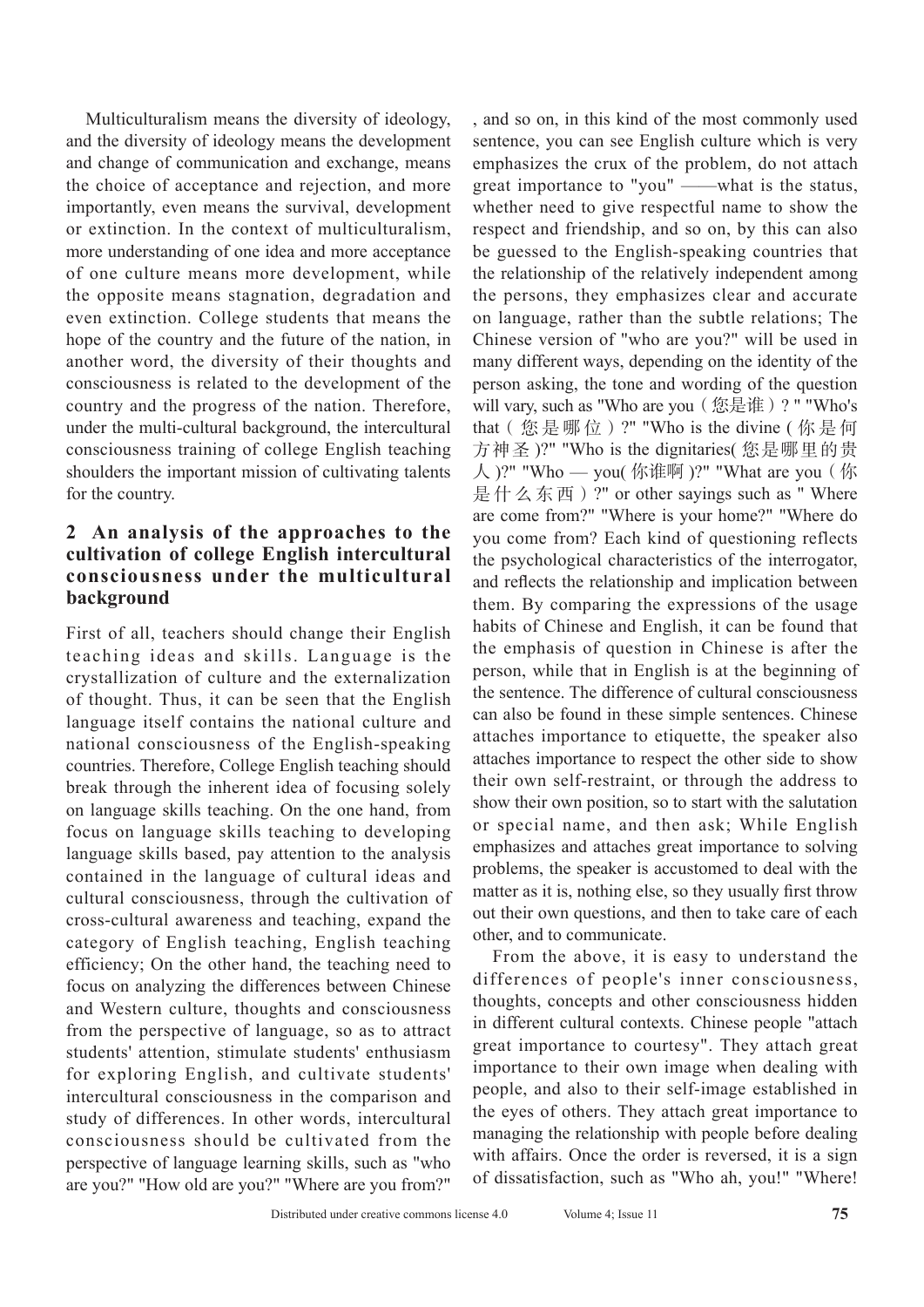this is?" and so on; Westerners pay more attention to the personality of a self expression, the first is to do things, and then deal with the relationships, relatively in interpersonal aspects pay more attention to the objective factors, also pay more attention to the problem simplification, reduce each other's problems, and to express respect for the people by this way, therefore, the question of doubt point will appear in order of importance , or even, often in order to accurately express, questions or emphasis with the antecedents, and then had the multiple compound sentence; If Chinese cultural etiquette is added to simple questions, native speakers of English will feel agitated, feel that a lot of spirit and time is wasted, and have doubts about the questioner, not to mention respect and interpersonal relationship.

In the process of English teaching, through the comparison of language habits, the interpretation of the differences in language, culture and ideology, to cultivate students in cross-cultural consciousness, and through the English culture and to understand the use of English vocabulary, sentence, etc, is more advantageous to the student to master English in the language, and English communicative manners, lay a foundation for the correct use of English.

Secondly, change the teaching method, design the teaching links and organize the classroom teaching through the elements with distinct cross-cultural awareness. In terms of the design introduced into the classroom, it can start from talking about the weather, change the cultural inertia of students through the introduction of British cultural characteristics, and transmit the information of intercultural consciousness cultivation. From the textual analysis of teaching content, to the cultivation of English cultural awareness, As Shijian Chen have mentioned in "in the era of the global horizon, multicultural education mission": teachers "not only to guide the student to understand the discourse and text clear ideas or behavior characters, more to let the student through actively explore and construct, feelings and infers the implied author in language attitude and values." It clearly expresses the knowledge objective in English classroom teaching, that is, to cultivate cross-cultural awareness through knowledge learning and inquiry with English cultural awareness.

In order to improve the efficiency of intercultural consciousness training in college English teaching, teachers are required to improve technical measures, utilize diversified teaching resources and organize diversified teaching activities to achieve the goal of intercultural consciousness training. In classroom teaching, teachers can make use of multimedia resources, network resources, movies and videos, and other auxiliary teaching to provide students with real and sensible cross-cultural awareness expression, so as to deepen the cultivation and education of English cross-cultural awareness. In homework assignment after class, you can watch movies, write about a certain aspect of cultural awareness, or organize extracurricular activities, such as English corner, English cultural exchange activities, etc., so as to achieve the goal of cultivating cross-cultural awareness through a variety of extracurricular activities.

Third, teachers should change the concept of classroom management, pay more attention to English culture to manage the classroom, and break through the traditional of Chinese-management mind. From the perspective of classroom teaching management, there is another task, that is, to guide students' bad behavior. In this respect, teachers should pay more attention to the presentation of English cultural awareness. In the Chinese classroom, the teacher, like the father or mother, may directly reprimand or teach, first pointing out the misconduct of the behavior and blaming them until they are changed; But in English culture, the first thing is to ask questions about the causes and benefits of improper behaviors, so as to arouse the reflection of the actor and then change. The cultivation of English culture, is not a simple theoretical explanation,, but also a practice in words and deeds, the teacher should describe a good role mode through their own words and constraints for students to help them understand English contains of the characteristics in culture, thoughts and consciousness, so as to establish a good English cultural awareness, on the basis of the master English knowledge, establish English cultural knowledge system. In this way, a good awareness of English language and culture can be established in cross-cultural awareness to enhance the value and significance of English teaching.

Fourthly, teachers should pay attention to the differences rather than the advantages and disadvantages in the process of cultural consciousness comparison. Cultural consciousness is the concept of mutual recognition and easy agreement formed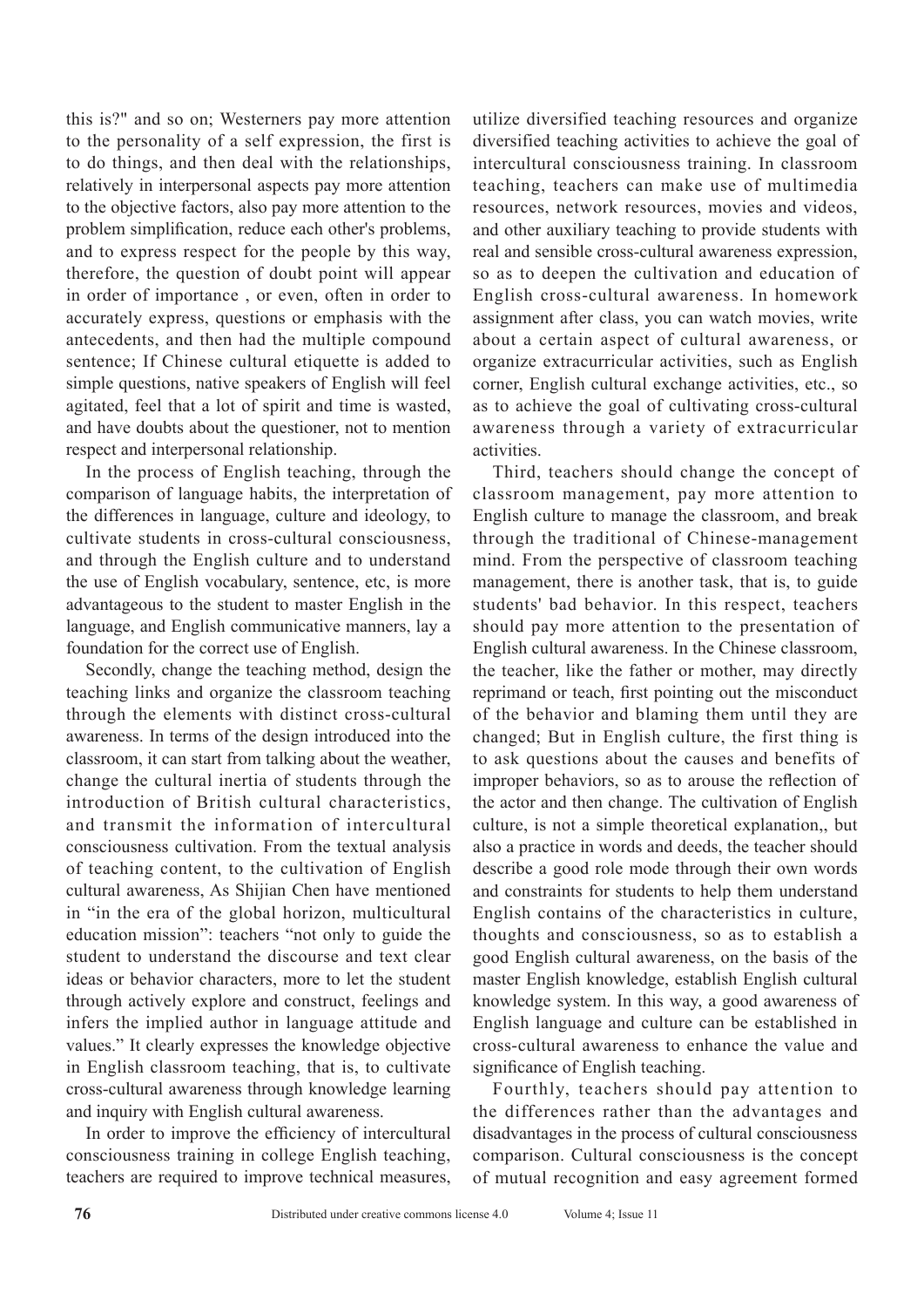in a specific environment during people's longterm settlement of life. Its externalization is behavioral inertia. Therefore, it cannot be arbitrarily judged by the merits and disadvantages. In the context of multiculturalism, it puts more emphasis on the exchange, communication, integration and understanding of multiculturalism. It is the difference of cultural consciousness that gives rise to a rich and colorful culture. The comparison of cultural consciousness tends to form a sense of cultural superiority and more easily forms cultural discrimination, which, on the contrary, leads to the narrow-minded tendency of students. Therefore, in the cultivation and teaching of English cultural awareness, emphasis should be placed on the concept of equality of cultural awareness. The purpose of difference comparison is to enhance understanding and teach students to respect different concepts from their own in the concept of equality, as well as to open their minds and accept different speakings and behaviors, so as to gain the magnanimity of mind widely like the sea. In the study of English cultural awareness, it is not only the beneficiary but also the inheritor of the cultivation of cross-cultural awareness.

In addition, cross-cultural awareness learning should also encourage students to pay attention to self-cultivation. On the one hand, students are encouraged to reflect on their speaking and communication habits, and start from the relationship between these habits and psychology, so as to understand the psychological characteristics and ideology of English speakers in English learning process, English articles, dialogues and other implied English speakers. On the other hand, students are encouraged to read more English movies and TV programs, and English culture books after class. Objectively, students should make more efforts, more study, more read and more listen. In other places, study, study and study, and reflect on cultural differences and discover more differences in thoughts, consciousness and concepts hidden and hidden in language habits, thus, promote the cultivation and learning of English intercultural consciousness.

In a word, under the multicultural background, social development is in urgent need of talents with multicultural vision. College English teaching is not only a language teaching, but also a subject with the perspective of English language and culture.

It is a subject with the superiority and mission of cultivating talents with cross-cultural awareness. Therefore, college English teaching should adapt to the development of the times, explore the ways of transformation and improvement from multiple levels and perspectives, such as the cultivation of teachers' own teaching ideas, teaching skills, teaching management ability, even the optimization of teaching techniques, the encouragement and stimulation of students' individual abilities, etc., establish a new concept of college English teaching based on the cultivation and analysis of cross-cultural awareness, the transmission of cultural thoughts and cultural awareness in language characteristics, and contribute outstanding talents to the development and progress of the country, the nation and the society.

## **References**

- [1] Ting W, Hui W. The Role of Constructivism in intercultural Communication Competence Training[J]. Journal of Anhui University of Technology (Social Science edition), 2010 (05).
- [2] Xiu L. Misunderstandings in intercultural Communication Competence Training under the Background of English globalization and its Countermeasures [J]. Journal of Shenyang Institute of Engineering (Social Science edition), 2012 (04).
- [3] Lihua Y, Yan M. Pragmatic Failures and Their Implications for College English Teaching [A]. Scientific and Technological Innovation and Industrial Development (Vol. B) -- Proceedings of the 7th Shenyang Annual Conference of Science and Technology and Hun Nan Forum on High-tech Industry Development [C].2010.
- [4] Yujun X. Pragmatic Differences in Chinese-English Language culture and its Implications for Teaching from the perspective of politeness Principles [A]. Proceedings of the 2005 Annual Meeting and Academic Seminar of Fujian Foreign Language Association [C].2005.
- [5] Wang BL, Zhang XM, Li PJ. On college English Teaching based on Multimedia [A]. Proceedings of the National Conference on College English Teaching Reform and Foreign Language Teaching under The Network Environment [C].2004.
- [6] Zhan X. Strategies for Cultivating Students' Intercultural Communication Competence in College English Teaching under the multicultural Background [J]. Science and Education Guide (The ten-day issue), 2014 (09).
- [7] Liu YQ. Pragmatic Transfer and Pragmatic Failure in crosscultural Communication and its Implications for Foreign language Teaching [A]. Proceedings of the 2007 Annual Conference of Fujian Foreign Language Society and the 4th Seminar on Foreign Language Teaching in East China